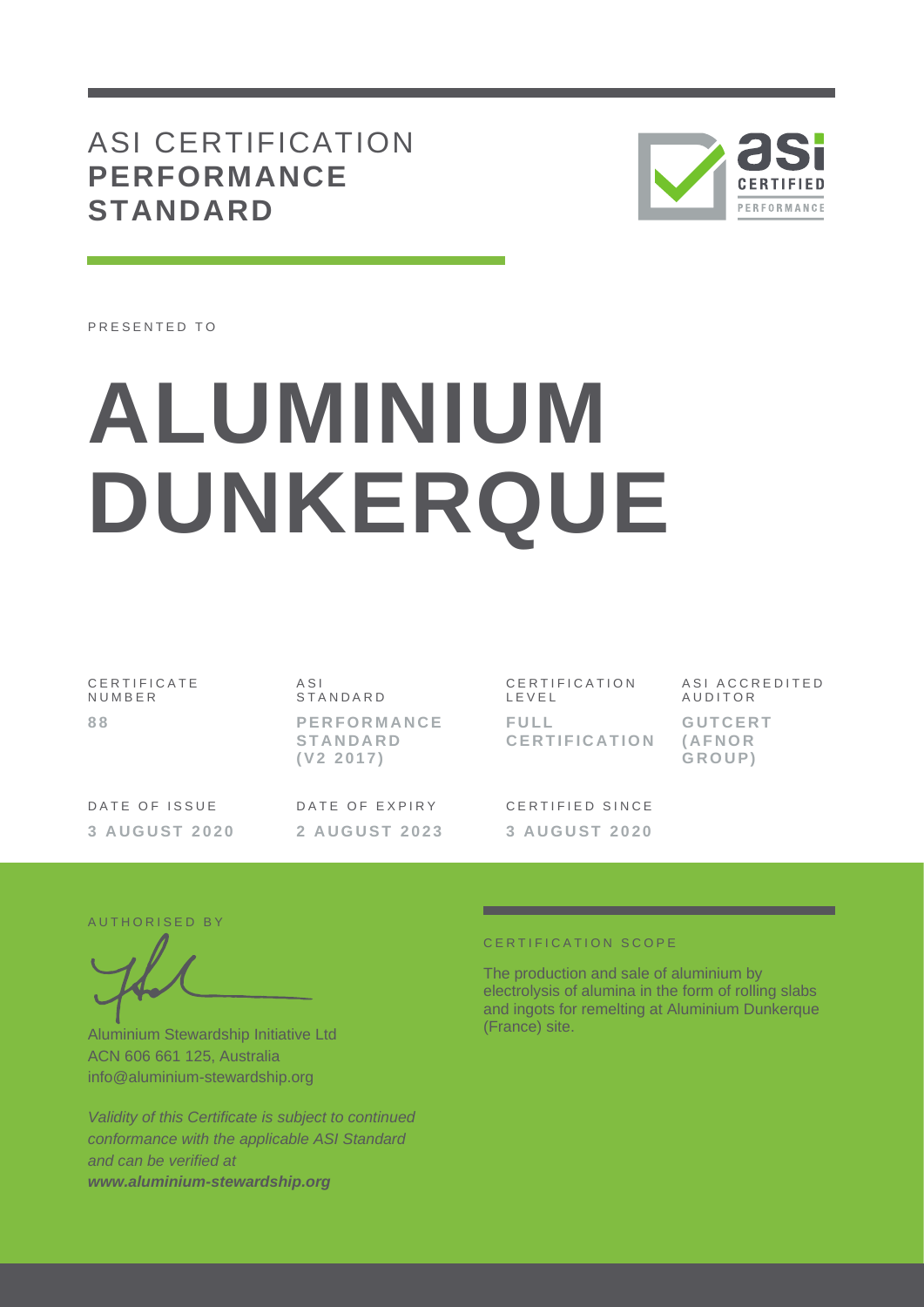# SUMMARY AUDIT REPORT **PERFORMANCE STANDARD**

## **OVERVIEW**

| MEMBER NAME                       | Aluminium Dunkerque SAS                                                                                                                                                                                                                                                                                                                                                                                                                                                                                                            |
|-----------------------------------|------------------------------------------------------------------------------------------------------------------------------------------------------------------------------------------------------------------------------------------------------------------------------------------------------------------------------------------------------------------------------------------------------------------------------------------------------------------------------------------------------------------------------------|
| ENTITY NAME                       | Aluminium Dunkerque                                                                                                                                                                                                                                                                                                                                                                                                                                                                                                                |
| CERTIFICATION<br>SCOPE            | The production and sale of aluminium by electrolysis of alumina in the form<br>of rolling slabs and ingots for remelting at Aluminium Dunkerque (France)<br>site.                                                                                                                                                                                                                                                                                                                                                                  |
| SUPPLY CHAIN<br><b>ACTIVITIES</b> | <b>Aluminium Smelting</b><br>Casthouses                                                                                                                                                                                                                                                                                                                                                                                                                                                                                            |
| ASI STANDARD                      | Performance Standard V2                                                                                                                                                                                                                                                                                                                                                                                                                                                                                                            |
| AUDIT TYPE                        | Initial Certification Audit (23 - 25 June 2020)<br>Surveillance Audit (4 - 6 October 2021)                                                                                                                                                                                                                                                                                                                                                                                                                                         |
| AUDIT FIRM                        | <b>GUTcert (AFNOR Group)</b>                                                                                                                                                                                                                                                                                                                                                                                                                                                                                                       |
| AUDIT DATE                        | 23 - 25 June 2020 (Initial Certification Audit)<br>4 - 6 October 2021 (Surveillance Audit)                                                                                                                                                                                                                                                                                                                                                                                                                                         |
| AUDIT REPORT<br>SUBMISSION        | 9 July 2020 (Initial Certification Audit)<br>26 October 2021 (Surveillance Audit)                                                                                                                                                                                                                                                                                                                                                                                                                                                  |
| AUDIT SCOPE                       | Initial Certification Audit (23 - 25 June 2020)<br>The audit scope covered the Alvance Aluminium Dunkerque facility including<br>the smelter and the casthouse based in Dunkerque. The production and sale<br>of aluminium by electrolysis of alumina in the form of rolling slabs and ingots<br>for remelting at Dunkerque site.<br>Supply chain activities included in the audit scope:<br><b>Aluminium Smelting</b><br>Casthouses<br>All relevant criteria in the ASI Performance Standard were included in the<br>audit scope. |

and the control of the control of the control of the control of the control of the control of the control of the control of the control of the control of the control of the control of the control of the control of the cont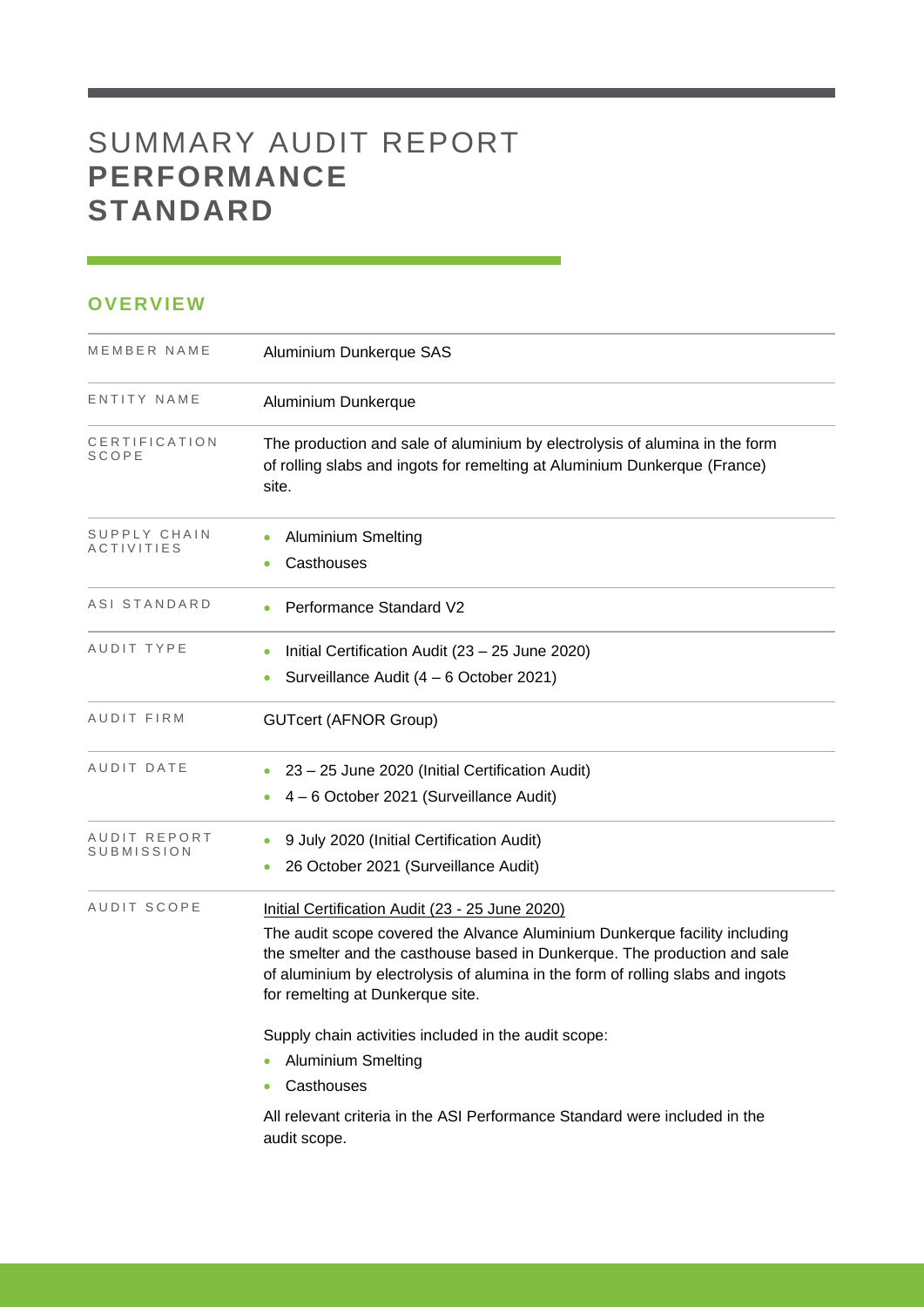|                                     | Surveillance Audit (4 - 6 October 2021)<br>The audit scope covered the Aluminium Dunkerque (France) facility<br>including the smelter and the casthouse based in Dunkerque. The<br>production and sale of aluminium by electrolysis of alumina in the form of<br>rolling slabs and ingots for remelting at Dunkerque site.                                                                                                                                                                                                                                                                                                                                  |  |  |  |
|-------------------------------------|-------------------------------------------------------------------------------------------------------------------------------------------------------------------------------------------------------------------------------------------------------------------------------------------------------------------------------------------------------------------------------------------------------------------------------------------------------------------------------------------------------------------------------------------------------------------------------------------------------------------------------------------------------------|--|--|--|
|                                     | Supply chain activities included in the audit scope:<br><b>Aluminium Smelting</b><br>Casthouses                                                                                                                                                                                                                                                                                                                                                                                                                                                                                                                                                             |  |  |  |
|                                     | All relevant criteria in the ASI Performance Standard were included in the<br>audit scope.                                                                                                                                                                                                                                                                                                                                                                                                                                                                                                                                                                  |  |  |  |
| AUDIT<br>OUTCOME                    | Certification                                                                                                                                                                                                                                                                                                                                                                                                                                                                                                                                                                                                                                               |  |  |  |
| AUDIT<br>METHODOLOGY<br>DECLARATION | The Auditors confirm that:<br>$\blacksquare$ The information provided by the Entity is true and accurate to the best<br>knowledge of the Auditor(s) preparing this report.<br>$\blacksquare$ The findings are based on verified Objective Evidence relevant to the<br>time period for the Audit, traceable and unambiguous.<br>The Audit Scope and audit methodology are sufficient to establish<br>confidence that the findings are indicative of the performance of the<br>Entity's defined Certification Scope.<br>$\triangleright$ The Auditor(s) have acted in a manner deemed ethical, truthful, accurate<br>professional, independent and objective. |  |  |  |
| CERTIFICATION<br>PERIOD             | 3 August 2020 - 2-August 2023                                                                                                                                                                                                                                                                                                                                                                                                                                                                                                                                                                                                                               |  |  |  |
| NEXT AUDIT<br>TYPE                  | <b>Re-Certification Audit</b>                                                                                                                                                                                                                                                                                                                                                                                                                                                                                                                                                                                                                               |  |  |  |
| NEXT AUDIT<br>DUE DATE              | 2 August 2023                                                                                                                                                                                                                                                                                                                                                                                                                                                                                                                                                                                                                                               |  |  |  |
| CERTIFICATE<br>NUMBER               | 88                                                                                                                                                                                                                                                                                                                                                                                                                                                                                                                                                                                                                                                          |  |  |  |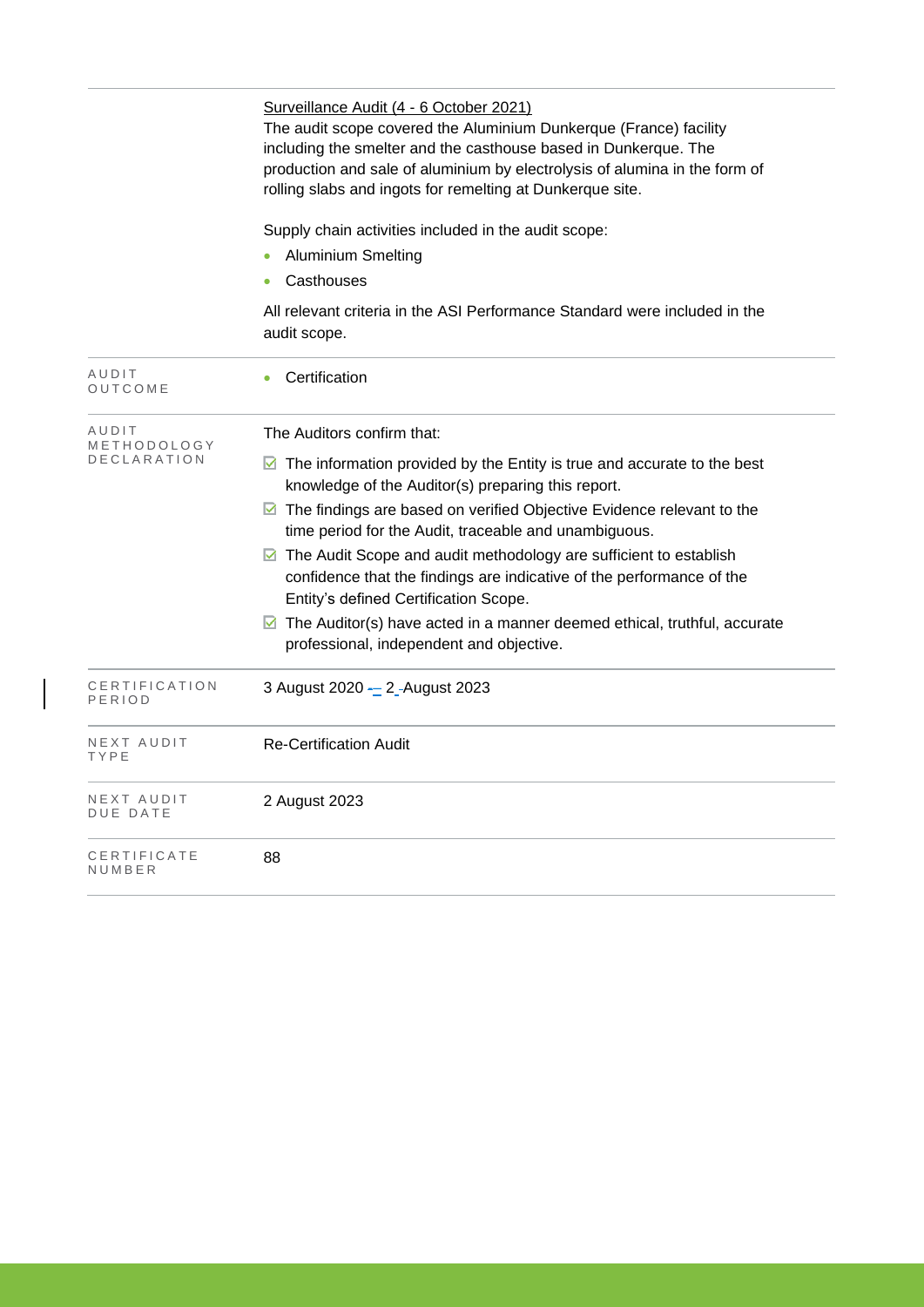# **SUMMARY OF FINDINGS**

| <b>CRITERION</b>                                                                 | <b>RATING</b>             | COMMENT                                                                                                                                                                                                                                                                                                                                                                                                                                                                                         |  |
|----------------------------------------------------------------------------------|---------------------------|-------------------------------------------------------------------------------------------------------------------------------------------------------------------------------------------------------------------------------------------------------------------------------------------------------------------------------------------------------------------------------------------------------------------------------------------------------------------------------------------------|--|
| PRINCIPLE 1 BUSINESS INTEGRITY                                                   |                           |                                                                                                                                                                                                                                                                                                                                                                                                                                                                                                 |  |
| 1.1 Legal Compliance                                                             | Conformance               | The Entity has implemented procedures for a<br>legal watch to ensure compliance with Applicable<br>Law.<br>Employees awareness on legal topics is raised<br>through communication and training.                                                                                                                                                                                                                                                                                                 |  |
| 1.2 Anti-Corruption                                                              | Minor Non-<br>Conformance | Until 2018, prior to the takeover by Gupta Family<br>Group Alliance, the Entity had several procedures<br>and processes to work against Corruption<br>consistent with Applicable Law and international<br>standards. The Entity is re-establishing its own<br>processes and procedures, through an action<br>plan.<br>Despite observed improvements in 2021, anti-<br>corruption processes and procedures are still<br>incomplete.<br>The Entity has recorded no recent corruption<br>incident. |  |
| 1.3 Code of Conduct                                                              | Conformance               | The Code of Conduct including principles relevant<br>to environmental, social and governance<br>performance is available on the website at the<br>following link:<br>https://www.aluminiumdunkerque.fr/code-de-<br>conduite<br>It has been widely communicated internally and<br>externally.                                                                                                                                                                                                    |  |
| PRINCIPLE 2 POLICY & MANAGEMENT                                                  |                           |                                                                                                                                                                                                                                                                                                                                                                                                                                                                                                 |  |
| 2.1a Environmental, Social, and<br>Governance Policy (implement and<br>maintain) | Conformance               | The Entity has developed and maintains a Policy<br>and a Code of Conduct consistent with the<br>environmental, social and governance practices<br>of the ASI Performance Standard.<br>They are updated and can be found at the<br>following links:<br>Policy:<br>https://www.aluminiumdunkerque.fr/hseq-<br>aluminium-dunkerque<br>Code of Conduct:<br>https://www.aluminiumdunkerque.fr/code-de-<br>conduite                                                                                   |  |
| 2.1b Environmental, Social, and<br>Governance Policy (senior<br>management)      | Conformance               | The Entity has senior management endorsement<br>and support through provision of resources.<br>Policies are endorsed by senior management and<br>regularly reviewed.                                                                                                                                                                                                                                                                                                                            |  |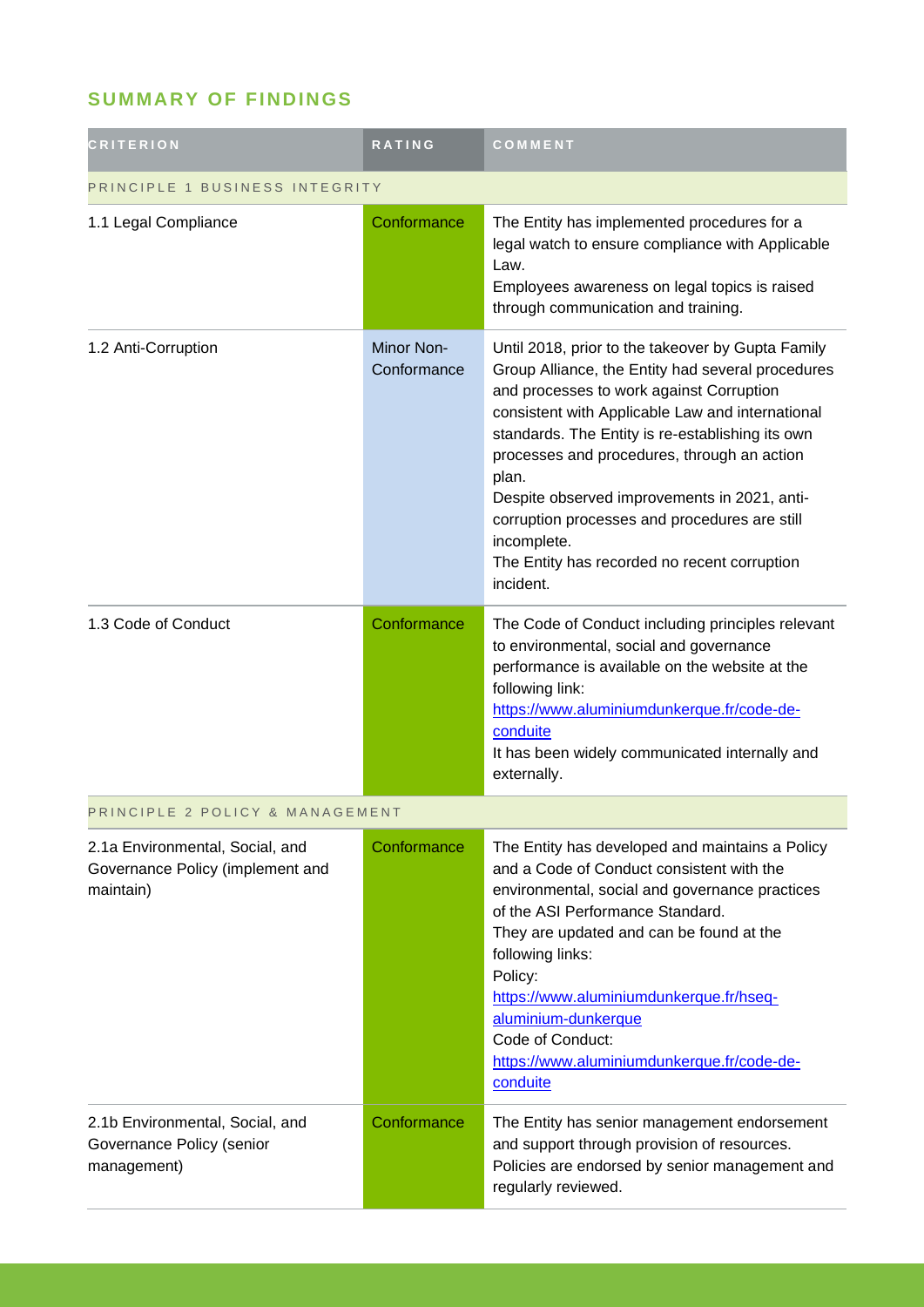| <b>CRITERION</b>                                                              | <b>RATING</b> | COMMENT                                                                                                                                                                                                                                                                                                                                                                                                                                                                                                                   |
|-------------------------------------------------------------------------------|---------------|---------------------------------------------------------------------------------------------------------------------------------------------------------------------------------------------------------------------------------------------------------------------------------------------------------------------------------------------------------------------------------------------------------------------------------------------------------------------------------------------------------------------------|
| 2.1c Environmental, Social, and<br>Governance Policy (communication)          | Conformance   | The Policy is communicated internally and<br>externally. It is available on the website at the<br>following link:<br>https://www.aluminiumdunkerque.fr/hseq-<br>aluminium-dunkerque<br>The Code of Conduct has been widely<br>communicated internally and externally and is<br>available on the website at the following link:<br>https://www.aluminiumdunkerque.fr/code-de-<br>conduite                                                                                                                                  |
| 2.2 Leadership                                                                | Conformance   | The Commercial Manager, and member of the<br>Steering Committee, has been nominated ASI<br>Management Representative by the Plant<br>Manager. This role has the responsibility and<br>authority for ensuring conformance with the ASI<br>Performance Standard.                                                                                                                                                                                                                                                            |
| 2.3a Environmental and Social<br><b>Management Systems</b><br>(environmental) | Conformance   | The Entity has documented and implemented an<br>Environmental Management System according to<br>ISO 14001 and an Energy Management System<br>according to ISO 50001. These systems are<br>certified by an accredited certification body.                                                                                                                                                                                                                                                                                  |
| 2.3b Environmental and Social<br>Management Systems (social)                  | Conformance   | The Entity has documented and implemented a<br>Social Management System. The system is not<br>certified but contains the main components of a<br>system consistent with international standards.<br>Since last year, it has been improved especially<br>regarding the review of its effectiveness.                                                                                                                                                                                                                        |
| 2.4 Responsible Sourcing                                                      | Conformance   | The Entity has implemented a Responsible<br>Sourcing Policy covering environmental, social<br>and governance issues, including mainly a<br>Purchasing Policy and a Sustainable<br>Procurement Charter, as well as an internal due<br>diligence process.<br>These documents are available at:<br>https://www.aluminiumdunkerque.fr/fournisseurs<br>Since last year, improvements have been made<br>regarding communication of the Sustainable<br>Procurement Charter to suppliers and regular<br>review of its acceptance. |
| 2.5 Impact Assessments                                                        | Conformance   | The Entity has implemented processes to perform<br>environmental, social, cultural and Human Rights<br>Impact Assessments for new projects or major<br>changes.<br>Consultation with internal and external<br>stakeholders is included.<br>The site is located in a highly regulated country                                                                                                                                                                                                                              |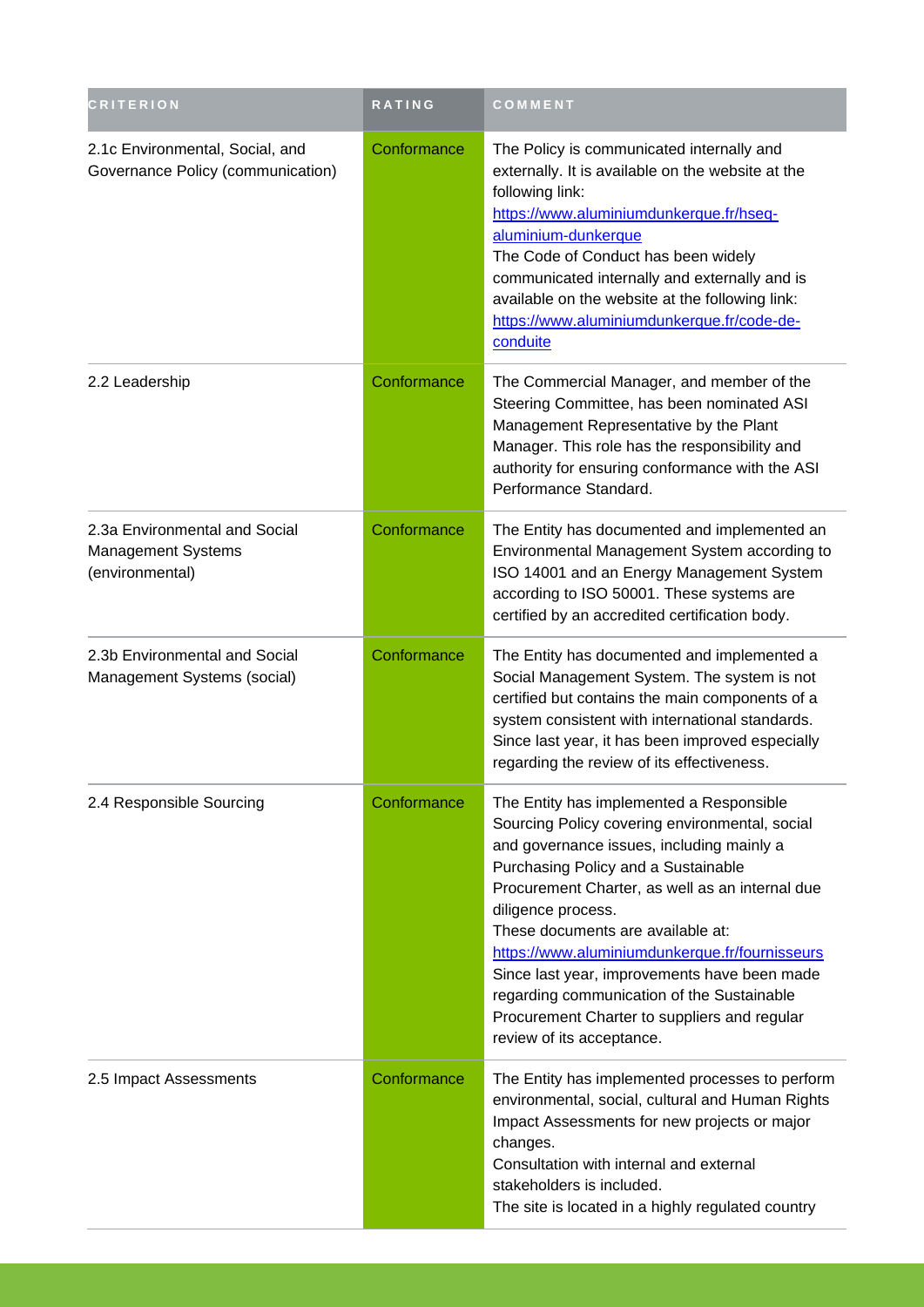| <b>CRITERION</b>                                      | RATING                    | COMMENT                                                                                                                                                                                                                                                                                                                                                                                                                                                                                                                                                                                                                                                                                                                                                     |
|-------------------------------------------------------|---------------------------|-------------------------------------------------------------------------------------------------------------------------------------------------------------------------------------------------------------------------------------------------------------------------------------------------------------------------------------------------------------------------------------------------------------------------------------------------------------------------------------------------------------------------------------------------------------------------------------------------------------------------------------------------------------------------------------------------------------------------------------------------------------|
|                                                       |                           | (France), where major projects and changes must<br>undergo a thorough analysis and authorization<br>process.                                                                                                                                                                                                                                                                                                                                                                                                                                                                                                                                                                                                                                                |
| 2.6 Emergency Response Plan                           | Minor Non-<br>Conformance | The Entity has implemented a safety<br>management system focused on major hazards<br>and emergency plans, regularly inspected by the<br>authorities. Moreover, the Entity has implemented<br>a certified ISO 14001 environmental management<br>system including emergency preparedness and<br>response.<br>The Entity has developed its site specific<br>Emergency Response Plans in collaboration with<br>potentially affected stakeholders (authorities,<br>workers representatives etc.). This is<br>predominantly an internal operation plan (POI) but<br>also includes other emergency plans. The Entity<br>has its own fire and emergency brigade.<br>However, since the beginning of 2020, no drill has<br>been performed according to the schedule. |
| 2.7 Mergers and Acquisitions                          | Conformance               | Mergers and acquisitions are not managed at<br>local level but at Corporate Headquarters. In a<br>merger or acquisition case, an environmental,<br>social and governance Due Diligence process is<br>activated according to a Corporate process.                                                                                                                                                                                                                                                                                                                                                                                                                                                                                                            |
| 2.8 Closure, Decommissioning and<br><b>Divestment</b> | Conformance               | Closure, decommissioning or divestment are not<br>managed at local level but at Corporate<br>Headquarters. In such a case, an environmental,<br>social and governance review process is<br>activated.                                                                                                                                                                                                                                                                                                                                                                                                                                                                                                                                                       |
| PRINCIPLE 3 TRANSPARENCY                              |                           |                                                                                                                                                                                                                                                                                                                                                                                                                                                                                                                                                                                                                                                                                                                                                             |
| 3.1 Sustainability Reporting                          | Conformance               | The Entity publicly discloses its governance<br>approach and its material environmental, social<br>and economic impacts on its website and<br>especially in its Sustainability Report, that can be<br>found at the following link:<br>https://www.aluminiumdunkerque.fr/developpeme<br>nt-durable-aluminium-dunkerque<br>The process to edit this report and the report itself<br>has recently been improved.                                                                                                                                                                                                                                                                                                                                               |
| 3.2 Non-compliance and liabilities                    | Conformance               | The Entity publicly discloses that there are no<br>significant fines, judgments, penalties and non-<br>monetary sanctions for failure to comply with<br>Applicable Law, in its Sustainability Report that<br>can be found at the following link:<br>https://www.aluminiumdunkerque.fr/developpeme<br>nt-durable-aluminium-dunkerque                                                                                                                                                                                                                                                                                                                                                                                                                         |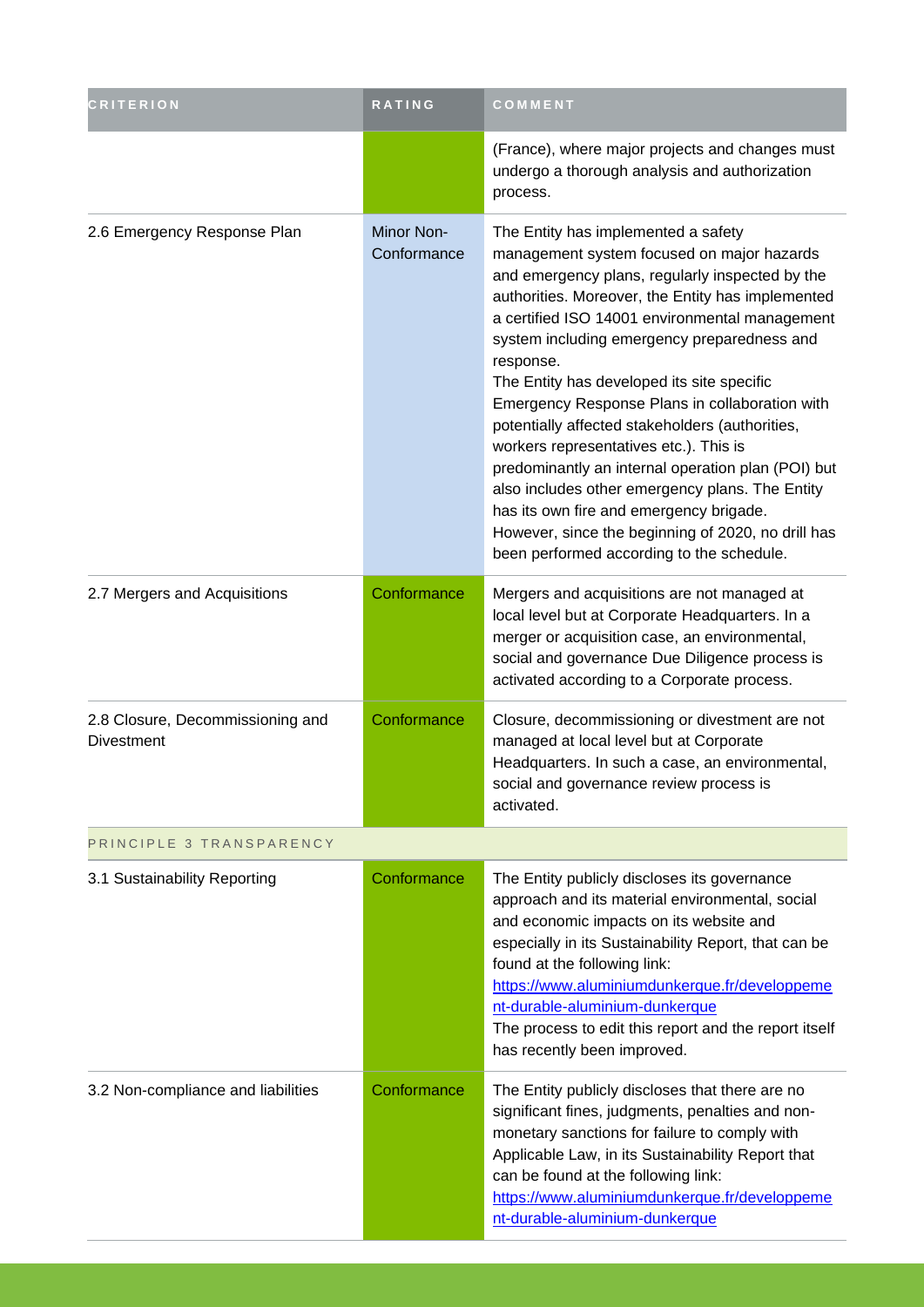| <b>CRITERION</b>                                                          | RATING         | COMMENT                                                                                                                                                                                                                                                                                                        |
|---------------------------------------------------------------------------|----------------|----------------------------------------------------------------------------------------------------------------------------------------------------------------------------------------------------------------------------------------------------------------------------------------------------------------|
| 3.3a Payments to governments (legal<br>and contractual)                   | Conformance    | The Entity has developed and implemented a<br>Code of Conduct and processes related to<br>financial transactions, and therefore also to<br>payments to governments. Only legal and<br>obligatory payments related to taxes and duties<br>are paid to governments.                                              |
| 3.3b Payments to governments<br>(disclosure - bauxite mining)             | Not Applicable | This Criterion is not applicable to the Entity's<br>Certification Scope.                                                                                                                                                                                                                                       |
| 3.4 Stakeholder complaints,<br>grievances and requests for<br>information | Conformance    | The Entity has implemented various accessible,<br>transparent, understandable, culturally and<br>gender sensitive channels to address stakeholder<br>complaints, grievances and requests, especially<br>the work council, a site committee with external<br>stakeholders and the company website.              |
| PRINCIPLE 4 MATERIAL STEWARDSHIP                                          |                |                                                                                                                                                                                                                                                                                                                |
| 4.1a Environmental Life Cycle<br>Assessment (life cycle impacts)          | Conformance    | The Entity has performed a complete Life Cycle<br>Assessment for its main product lines (slabs and<br>ingots).                                                                                                                                                                                                 |
| 4.1b Environmental Life Cycle<br>Assessment (cradle to gate)              | Conformance    | To date, there has been no customer request<br>received.<br>The Entity has defined a process to provide the<br>cradle-to-gate life cycle carbon footprint of its<br>aluminium products upon customer request. .                                                                                                |
| 4.1c Environmental Life Cycle<br>Assessment (public communication)        | Conformance    | The Entity communicates the Life Cycle<br>Assessment in its Sustainability Report, that can<br>be found at the following link:<br>https://www.aluminiumdunkerque.fr/developpeme<br>nt-durable-aluminium-dunkerque<br>Information is clearly given about LCA results,<br>boundaries and underlying assumptions. |
| 4.2 Product design                                                        | Not Applicable | This Criterion is not applicable to the Entity's<br>Certification Scope.                                                                                                                                                                                                                                       |
| 4.3a Aluminium Process Scrap<br>(targets)                                 | Conformance    | The Entity has implemented a process to<br>minimize Aluminium Process Scrap. The Entity<br>targets 100% of scrap for collection, recycling<br>and/or re-use. Actions plans are implemented.<br>Currently, the major part of the scrap is recycled<br>internally or externally.                                 |
| 4.3b Aluminium Process Scrap (alloy<br>separation)                        | Conformance    | The Entity has implemented a process to<br>segregate scraps by alloys and grades to facilitate<br>recycling. This process includes labelling,<br>inventory in storage register and training of<br>employees.                                                                                                   |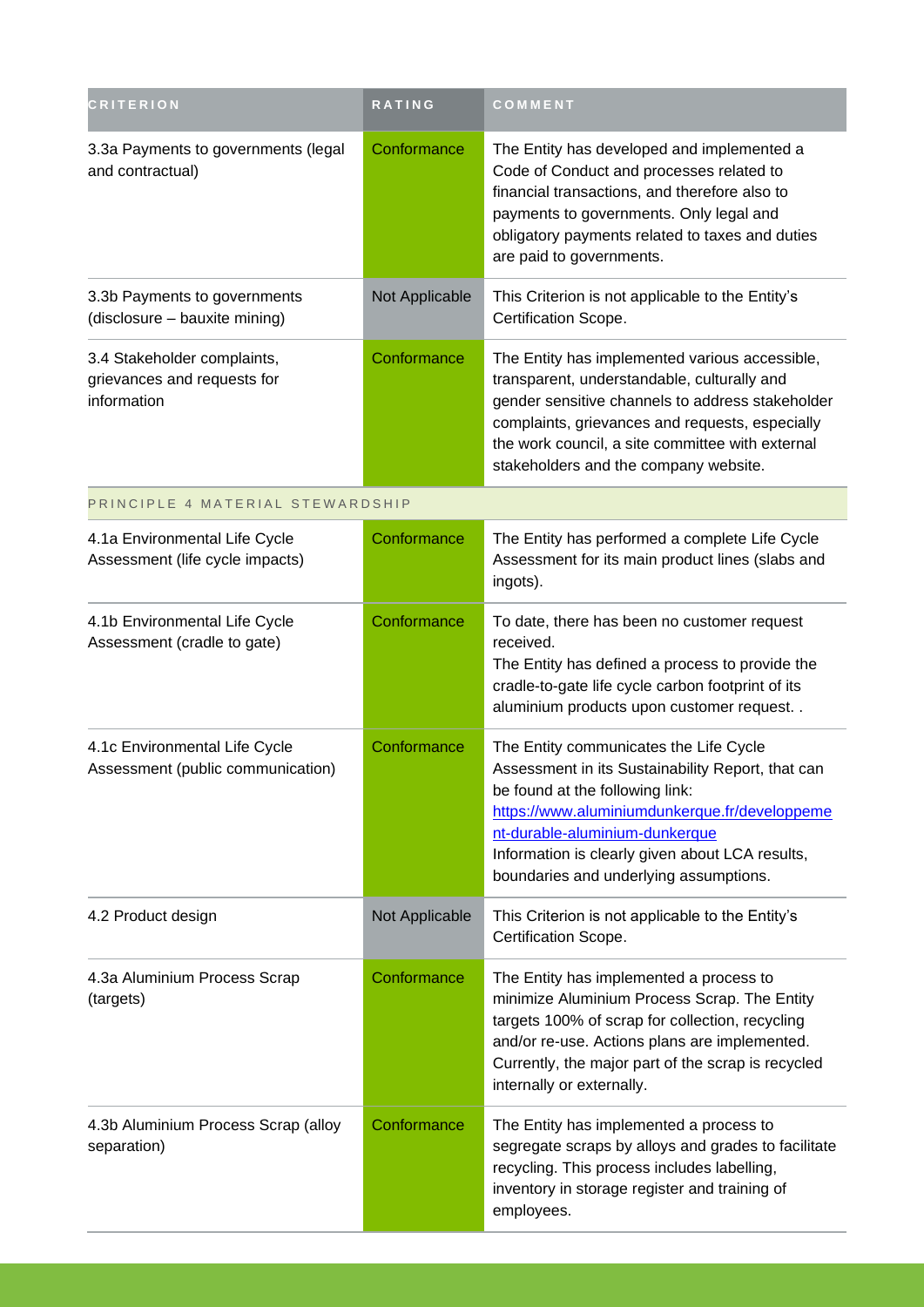| <b>CRITERION</b>                                                         | RATING         | COMMENT                                                                                                                                                                                                                                                                                                                                                                   |  |
|--------------------------------------------------------------------------|----------------|---------------------------------------------------------------------------------------------------------------------------------------------------------------------------------------------------------------------------------------------------------------------------------------------------------------------------------------------------------------------------|--|
| 4.4a Collection and recycling of<br>products at end-of-life (strategy)   | Conformance    | The Entity has implemented a recycling strategy<br>based on increasing remelt capacity and recycling<br>loops with customers. Currently there is no<br>significant recycling of downstream products. But<br>a new Roadmap is currently being discussed, a<br>target is defined for 2022 and a new mid-term<br>target is being discussed.                                  |  |
| 4.4b Collection and recycling of<br>products at end-of-life (engagement) | Conformance    | The Entity engages with some regional collection<br>and recycling initiatives regarding circular<br>economy. It also explores partnerships with<br>downstream customers to support recycling.                                                                                                                                                                             |  |
| PRINCIPLE 5 GREENHOUSE GAS EMISSIONS                                     |                |                                                                                                                                                                                                                                                                                                                                                                           |  |
| 5.1 Disclosure of GHG emissions and<br>energy use                        | Conformance    | The Entity accounts for and publicly discloses its<br>material GHG emissions and energy use,<br>annually, in its Sustainability Report (pages 23 -<br>27) that can be found at the following link:<br>https://www.aluminiumdunkerque.fr/developpeme<br>nt-durable-aluminium-dunkerque                                                                                     |  |
| 5.2 GHG emissions reductions                                             | Conformance    | The Entity publishes time-bound GHG emissions<br>reduction targets, in its sustainability report for<br>direct and indirect material GHG emissions. A<br>Roadmap and an action plan are documented.<br>The Sustainability Report (pages 24 -27) can be<br>found at the following link:<br>https://www.aluminiumdunkerque.fr/developpeme<br>nt-durable-aluminium-dunkerque |  |
| 5.3a Aluminium Smelting<br>(management system)                           | Conformance    | The Entity has implemented an ISO 14001<br>Management System certified by a third party,<br>which incorporates Greenhouse Gases emissions<br>management.<br>Operational control procedures, regular<br>monitoring and audits are implemented to limit<br>direct Greenhouse Gases emissions, especially<br>relating to the electrolysis process.                           |  |
| 5.3b Aluminium Smelting (up to and<br>including 2020)                    | Conformance    | The Entity has calculated its Scope 1 and 2 GHG<br>emissions from the production of aluminium. The<br>verified result is 2.38 t CO <sub>2</sub> eq/t AI in 2020, which<br>is below the $8t CO2 eq/t$ AI requirement.                                                                                                                                                      |  |
| 5.3c Aluminium Smelting (after 2020)                                     | Not Applicable | This Criterion is not applicable because Criterion<br>5.3b applies.                                                                                                                                                                                                                                                                                                       |  |
| PRINCIPLE 6 EMISSIONS, EFFLUENTS AND WASTE                               |                |                                                                                                                                                                                                                                                                                                                                                                           |  |
| 6.1 Emissions to Air                                                     | Conformance    | The Entity quantifies, monitors and manages its<br>air emissions according to French regulations and                                                                                                                                                                                                                                                                      |  |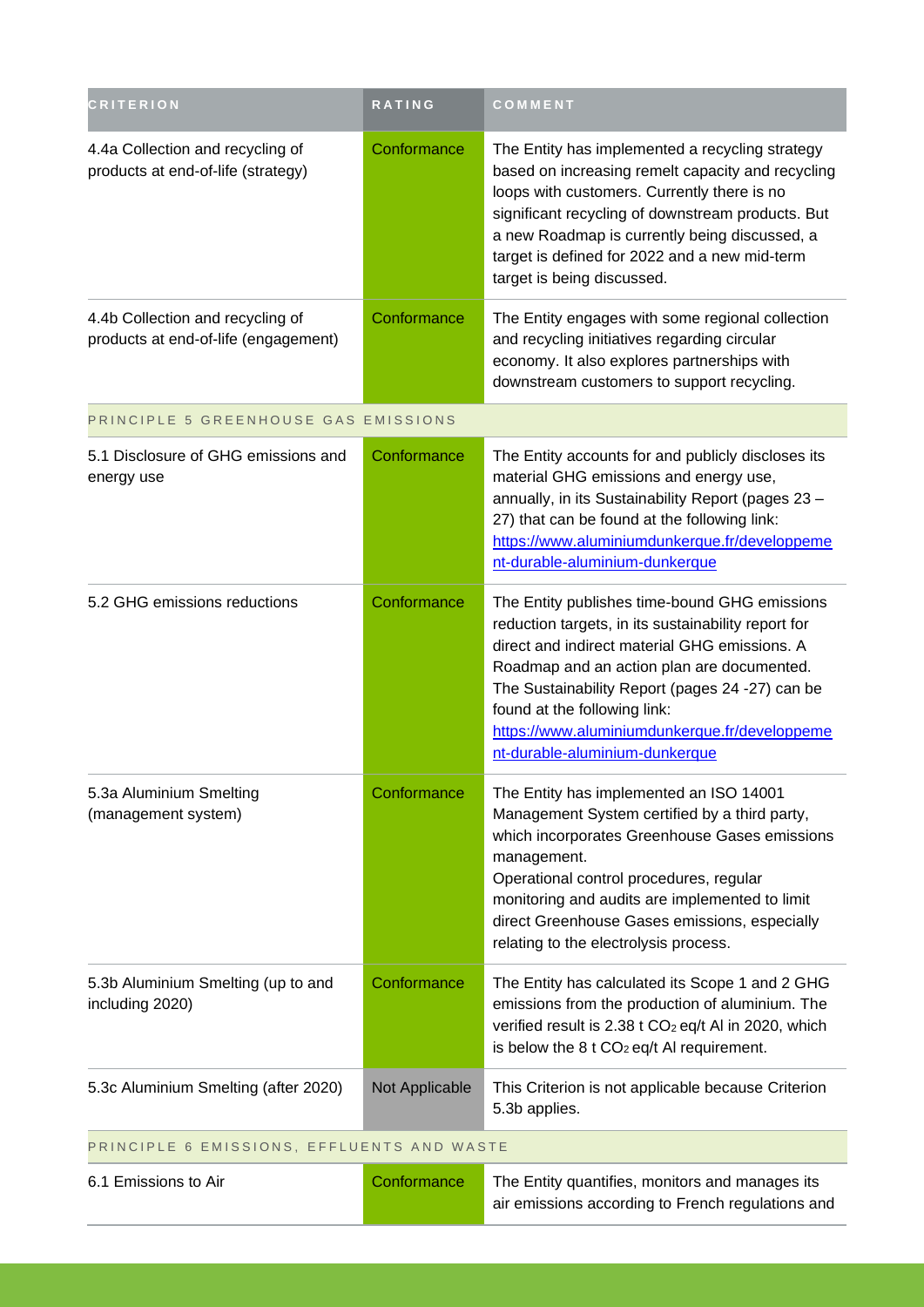| <b>CRITERION</b>                                                     | <b>RATING</b> | COMMENT                                                                                                                                                                                                                                                                                                                                                                                                                                                                                                                                                                                                                                          |
|----------------------------------------------------------------------|---------------|--------------------------------------------------------------------------------------------------------------------------------------------------------------------------------------------------------------------------------------------------------------------------------------------------------------------------------------------------------------------------------------------------------------------------------------------------------------------------------------------------------------------------------------------------------------------------------------------------------------------------------------------------|
|                                                                      |               | its certified ISO 14001 Environmental<br>Management System.<br>Air emissions are controlled according to local<br>regulations and permits. Plans are implemented<br>to reduce their impacts. There was a significant<br>reduction of perfluorocarbon (PFC) emissions in<br>2020-2021.<br>The Entity publishes its air emissions in its annual<br>Sustainability Report (pages 71-75), that can be<br>found at the following link:<br>https://www.aluminiumdunkerque.fr/developpeme<br>nt-durable-aluminium-dunkerque                                                                                                                             |
| 6.2 Discharges to Water                                              | Conformance   | The Entity quantifies, monitors and manages its<br>discharges to water according to French<br>regulations and its certified ISO 14001<br>Environmental Management System.<br>Discharges to water are under tight control<br>according to local regulations and permits. Plans<br>are implemented to reduce their impacts. A new<br>strategy to reach compliance is currently being<br>developed.<br>The Entity publishes its discharges to water<br>predominantly in its annual Sustainability Report<br>(page 69), that can be found via the following link:<br>https://www.aluminiumdunkerque.fr/developpeme<br>nt-durable-aluminium-dunkerque |
| 6.3a Assessment and Management of<br>Spills and Leakage (assessment) | Conformance   | The Entity conducts periodic assessments of the<br>major risks of Spills and Leakage through various<br>risk analyses, which are reviewed by the French<br>Authority and/or covered by the ISO 14001<br>certification.                                                                                                                                                                                                                                                                                                                                                                                                                           |
| 6.3b Assessment and Management of<br>Spills and Leakage (management) | Conformance   | The Entity has implemented a management<br>system, including emergency, monitoring and<br>communication procedures, to manage major<br>risks of Spills and Leakage. This system is<br>regularly inspected by the French Authority and is<br>ISO 14001 certified.                                                                                                                                                                                                                                                                                                                                                                                 |
| 6.4a Reporting of Spills (immediate<br>disclosure)                   | Conformance   | The Entity has implemented procedures to<br>disclose the volume, type and potential impact of<br>significant Spills immediately after an incident.<br>There has been no significant spill since the<br>member joined ASI.                                                                                                                                                                                                                                                                                                                                                                                                                        |
| 6.4b Reporting of Spills (regular<br>reporting)                      | Conformance   | The Entity has implemented a process to publicly<br>disclose significant incidents (including spills),<br>impact assessments and remediation actions                                                                                                                                                                                                                                                                                                                                                                                                                                                                                             |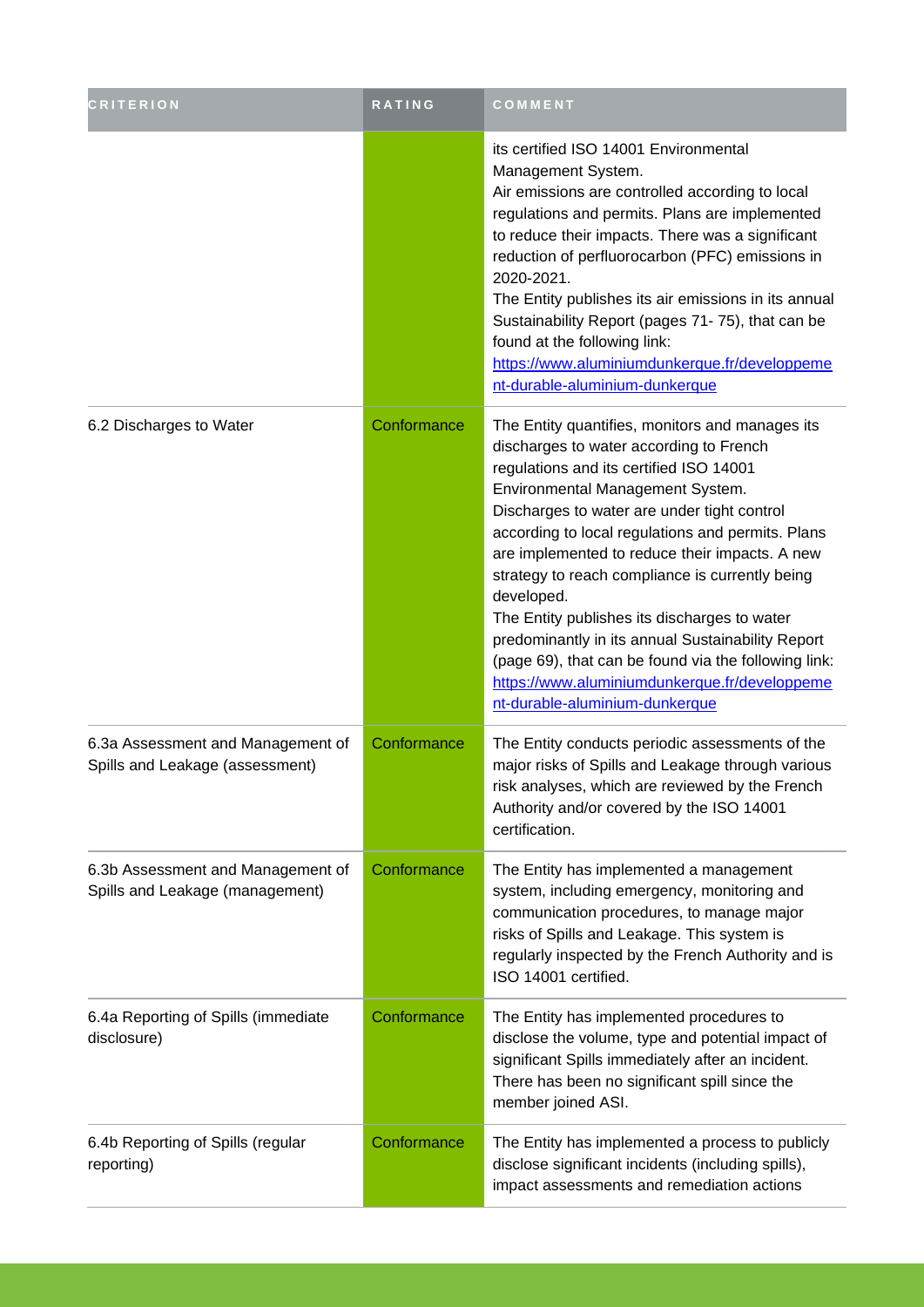| <b>CRITERION</b>                                          | <b>RATING</b>  | COMMENT                                                                                                                                                                                                                                                                                                                                                                            |
|-----------------------------------------------------------|----------------|------------------------------------------------------------------------------------------------------------------------------------------------------------------------------------------------------------------------------------------------------------------------------------------------------------------------------------------------------------------------------------|
|                                                           |                | taken, in its annual Sustainability Report (page<br>85), that can be found via the following link:<br>https://www.aluminiumdunkerque.fr/developpeme<br>nt-durable-aluminium-dunkerque<br>There has been no significant spill since the Entity<br>joined ASI.                                                                                                                       |
| 6.5a Waste management and<br>reporting (strategy)         | Conformance    | The Entity has implemented a waste<br>management system included within its certified<br>ISO 14001 Management System. Targets are<br>defined. The recovery rate has improved<br>significantly since the last audit.<br>The Entity's waste strategy is in accordance with<br>the Waste Mitigation Hierarchy. Waste<br>management is implemented according to French<br>regulations. |
| 6.5b Waste management and<br>reporting (disclosure)       | Conformance    | The Entity discloses its Hazardous/Non-<br>Hazardous Waste quantities and disposal<br>methods in its annual Sustainability Report (page<br>77--78), that can be found via the following link:<br>https://www.aluminiumdunkerque.fr/developpeme<br>nt-durable-aluminium-dunkerque                                                                                                   |
| 6.6a Bauxite Residue (storage<br>construction)            | Not Applicable | This Criterion is not applicable to the Entity's<br>Certification Scope.                                                                                                                                                                                                                                                                                                           |
| 6.6b Bauxite Residue (integrity checks<br>and controls)   | Not Applicable | This Criterion is not applicable to the Entity's<br>Certification Scope.                                                                                                                                                                                                                                                                                                           |
| 6.6c Bauxite Residue (water<br>discharge)                 | Not Applicable | This Criterion is not applicable to the Entity's<br>Certification Scope.                                                                                                                                                                                                                                                                                                           |
| 6.6d Bauxite Residue (marine and<br>aquatic environments) | Not Applicable | This Criterion is not applicable to the Entity's<br>Certification Scope.                                                                                                                                                                                                                                                                                                           |
| 6.6e Bauxite Residue (start of the art<br>technologies)   | Not Applicable | This Criterion is not applicable to the Entity's<br>Certification Scope.                                                                                                                                                                                                                                                                                                           |
| 6.6f Bauxite Residue (remediation)                        | Not Applicable | This Criterion is not applicable to the Entity's<br>Certification Scope.                                                                                                                                                                                                                                                                                                           |
| 6.7a Spent Pot Lining (SPL) (storage<br>and management)   | Conformance    | All Spent Pot Lining is stored internally in a<br>building with appropriate containment facilities<br>which are compliant with the Entity's permit.                                                                                                                                                                                                                                |
| 6.7b Spent Pot Lining (SPL) (recovery<br>and recycling)   | Conformance    | The Entity seeks to optimise processes for the<br>recovery and recycling of carbon and refractory<br>materials from SPL. Internal processes are now<br>implemented to that end and most carbon SPL is<br>now recovered.                                                                                                                                                            |

 $\overline{\phantom{a}}$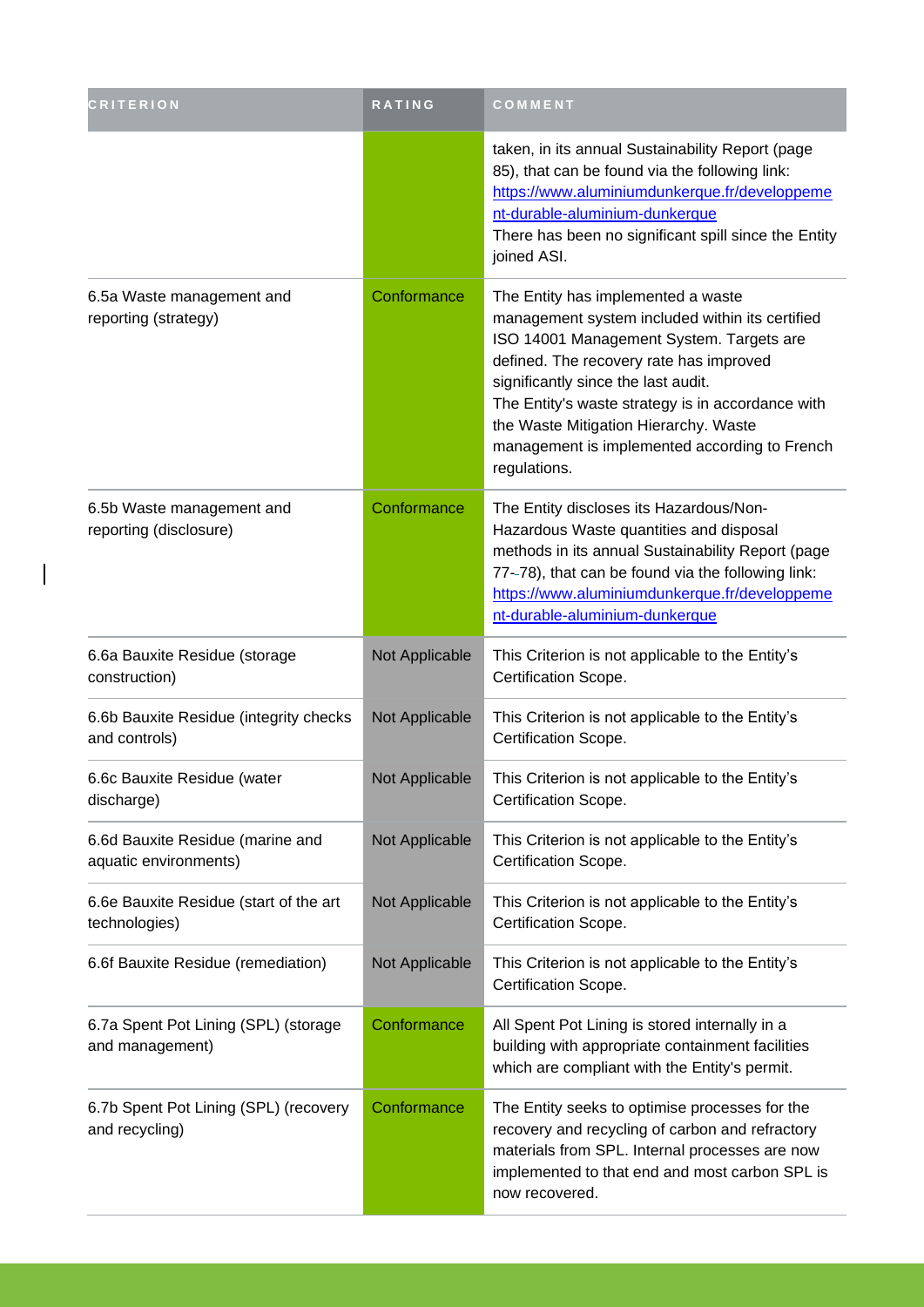| <b>CRITERION</b>                                                 | RATING      | COMMENT                                                                                                                                                                                                                                                                                                                                                   |  |
|------------------------------------------------------------------|-------------|-----------------------------------------------------------------------------------------------------------------------------------------------------------------------------------------------------------------------------------------------------------------------------------------------------------------------------------------------------------|--|
| 6.7c Spent Pot Lining (SPL)<br>(Untreated SPL)                   | Conformance | The Entity does not landfill untreated Spent Pot<br>Lining.<br>Compared to last year, most carbon Spent Pot<br>Lining are now recovered.<br>Some Spent Pot Linings are landfilled, but after a<br>stabilization treatment performed by the waste<br>contractor. The stabilisation/landfill facilities are<br>authorized by the relevant French authority. |  |
| 6.7d Spent Pot Lining (SPL) (review of<br>alternatives)          | Conformance | The Entity reviews annually the alternative<br>options to landfilling of treated SPL and/or<br>stockpiling of SPL, through its management<br>review. More frequently, alternatives are<br>discussed with contractors.                                                                                                                                     |  |
| 6.7e Spent Pot Lining (SPL) (marine<br>and aquatic environments) | Conformance | There is no discharge of SPL to marine or aquatic<br>environments. This is confirmed by waste tracking<br>documents.                                                                                                                                                                                                                                      |  |
| 6.8a Dross (recovery)                                            | Conformance | The Entity seeks to maximise the recovery of<br>Aluminium contained in Dross and Dross<br>residues, through an internal process and<br>external refiners. An action plan is ongoing to<br>optimize internal process.                                                                                                                                      |  |
| 6.8b Dross (recycling)                                           | Conformance | The Entity maximises the recycling of treated<br>Dross residues. There is no landfilling of Dross<br>residues. All Dross residues are recovered.                                                                                                                                                                                                          |  |
| 6.8c Dross (review of alternatives)                              | Conformance | There is no landfilling of Dross residues. All Dross<br>residues are recovered. It is confirmed by waste<br>tracking documents.                                                                                                                                                                                                                           |  |
| PRINCIPLE 7 WATER STEWARDSHIP                                    |             |                                                                                                                                                                                                                                                                                                                                                           |  |
| 7.1a Water assessment (mapping)                                  | Conformance | The Entity has identified and monitors its water<br>withdrawal and use by source and type. The main<br>use is for industrial back-up water for its closed<br>cooling circuit.                                                                                                                                                                             |  |
| 7.1b Water assessment (risk<br>assessment)                       | Conformance | The Entity has assessed the water-related risks<br>within its Area of Influence (i.e. watersheds of the<br>plant area).<br>The assessment demonstrated a medium-high<br>risk level regarding water, consistent with the<br>local authorities having high expectations<br>regarding water.                                                                 |  |
| 7.2a Water management<br>(management plans)                      | Conformance | The Entity has implemented a water management<br>plan with time-bound targets. The main target is<br>the reduction by 20% by 2023 (compared to<br>2019) of the total water consumption.                                                                                                                                                                   |  |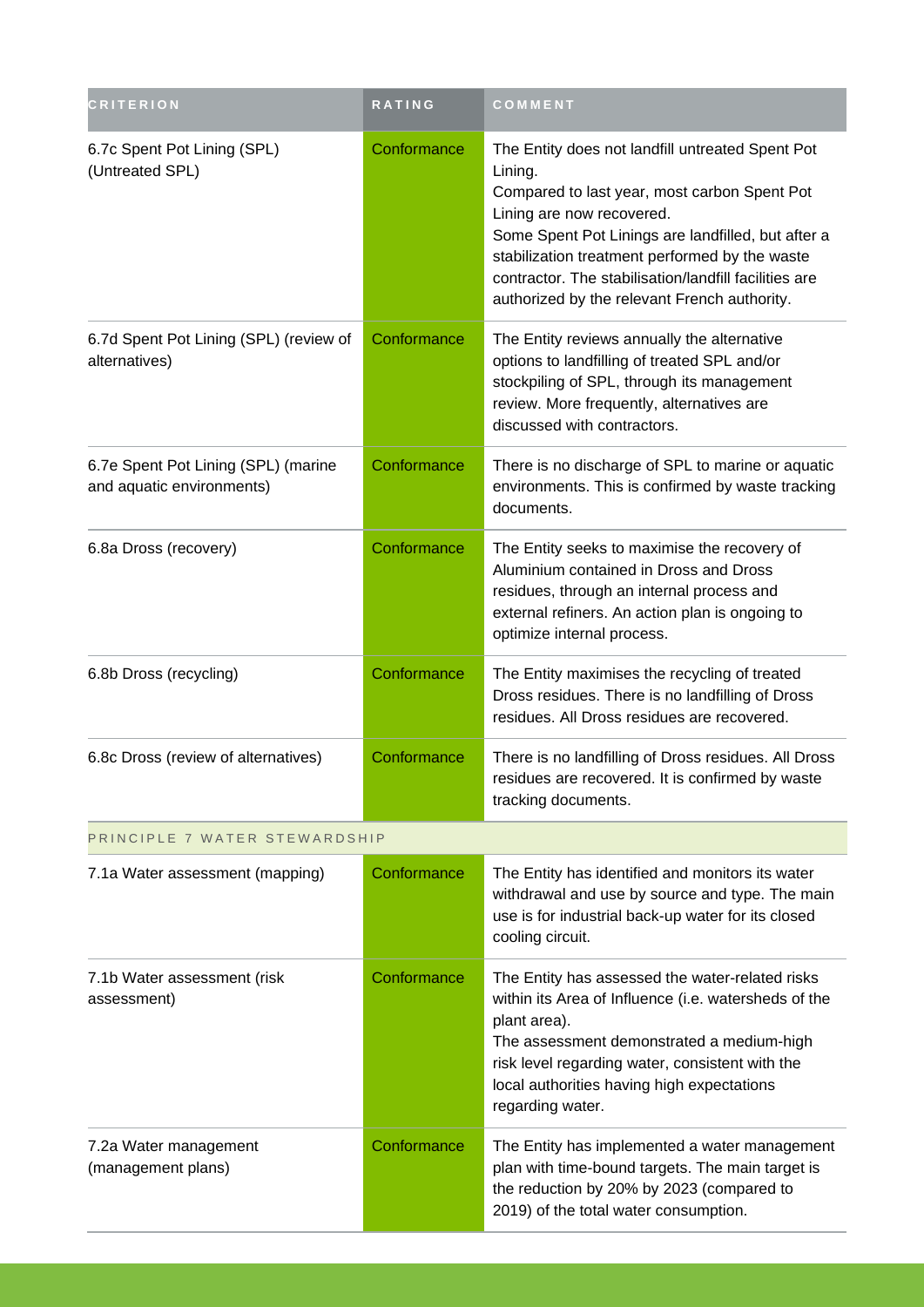| <b>CRITERION</b>                                                                          | RATING         | COMMENT                                                                                                                                                                                                                                                                                                                                                                                                                            |
|-------------------------------------------------------------------------------------------|----------------|------------------------------------------------------------------------------------------------------------------------------------------------------------------------------------------------------------------------------------------------------------------------------------------------------------------------------------------------------------------------------------------------------------------------------------|
| 7.2b Water management (monitoring)                                                        | Conformance    | Monitoring of the water action plan effectiveness<br>is undertaken at least monthly via the<br>management committee.                                                                                                                                                                                                                                                                                                               |
| 7.3 Disclosure of water usage and<br>risks                                                | Conformance    | The Entity publishes its annual water<br>consumption, use and material water-related risks<br>in its Sustainability Report (page $65 - 68$ ), that<br>can be found at the following link:<br>https://www.aluminiumdunkerque.fr/developpeme<br>nt-durable-aluminium-dunkerque                                                                                                                                                       |
| PRINCIPLE 8 BIODIVERSITY                                                                  |                |                                                                                                                                                                                                                                                                                                                                                                                                                                    |
| 8.1 Biodiversity assessment                                                               | Conformance    | The Entity has assessed the risk and materiality<br>of the impacts on biodiversity, within its Area of<br>Influence (limited to the plant and the loading<br>dock of the harbour).<br>The assessment defined a low risk level regarding<br>biodiversity.<br>The main biodiversity issues at the facility relate<br>to birds and flora. Positive management actions<br>have been implemented for Peregrine Falcons<br>and seagulls. |
| 8.2a Biodiversity management<br>(biodiversity action plans)                               | Not Applicable | This Criterion was considered not applicable<br>because the Entity has assessed that there is no<br>material impacts on biodiversity due to its<br>operations.                                                                                                                                                                                                                                                                     |
| 8.2b Biodiversity management<br>(consultation and mitigation hierarchy)                   | Not Applicable | This Criterion was considered not applicable<br>because the Entity has assessed that there is no<br>material impacts on biodiversity due to its<br>operations.                                                                                                                                                                                                                                                                     |
| 8.2c Biodiversity management<br>(reporting)                                               | Not Applicable | This Criterion was considered not applicable<br>because the Entity has assessed that there is no<br>material impacts on biodiversity due to its<br>operations.                                                                                                                                                                                                                                                                     |
| 8.3 Alien Species                                                                         | Conformance    | The Entity has assessed a low risk related to<br>Alien Species. However, the Entity takes<br>preventive actions (such as fumigation) to avoid<br>the accidental or deliberate introduction of Alien<br>Species that could have significant adverse<br>impacts on biodiversity.                                                                                                                                                     |
| 8.4a Commitment to "No Go" in World<br>Heritage properties (exploration and<br>new mines) | Not Applicable | This Criterion is not applicable to the Entity's<br>Certification Scope.                                                                                                                                                                                                                                                                                                                                                           |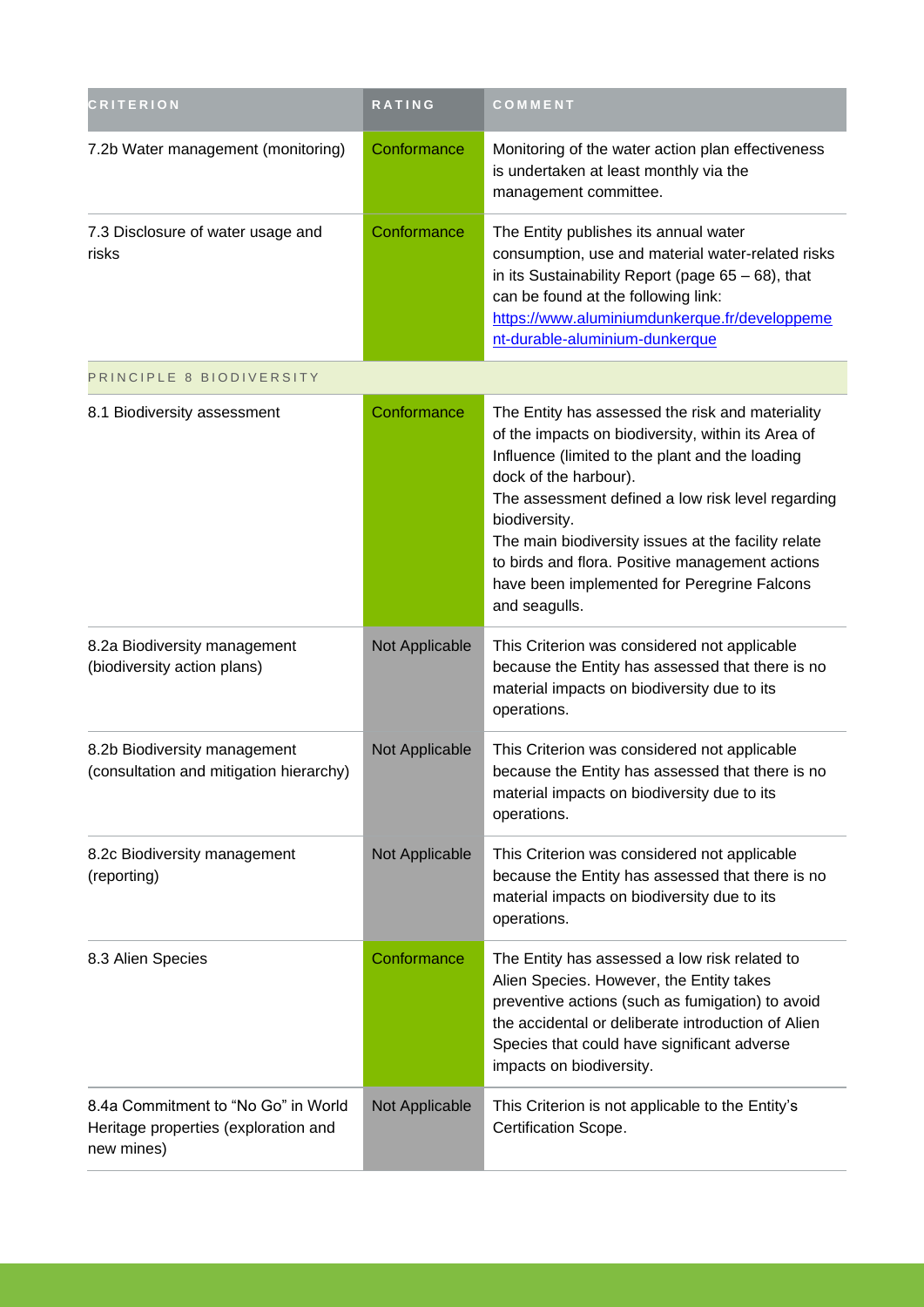| <b>CRITERION</b>                                                                    | RATING         | COMMENT                                                                                                                                                                                                                                                                                                                                       |
|-------------------------------------------------------------------------------------|----------------|-----------------------------------------------------------------------------------------------------------------------------------------------------------------------------------------------------------------------------------------------------------------------------------------------------------------------------------------------|
| 8.4b Commitment to "No Go" in World<br>Heritage properties (existing<br>operations) | Not Applicable | This Criterion is not applicable to the Entity's<br>Certification Scope.                                                                                                                                                                                                                                                                      |
| 8.5a Mine rehabilitation (best available<br>techniques)                             | Not Applicable | This Criterion is not applicable to the Entity's<br>Certification Scope.                                                                                                                                                                                                                                                                      |
| 8.5b Mine rehabilitation (financial<br>provisions)                                  | Not Applicable | This Criterion is not applicable to the Entity's<br>Certification Scope.                                                                                                                                                                                                                                                                      |
| PRINCIPLE 9 HUMAN RIGHTS                                                            |                |                                                                                                                                                                                                                                                                                                                                               |
| 9.1a Human Rights Due Diligence<br>(policy)                                         | Conformance    | The Entity has established a Code of Conduct,<br>which is available at the following link:<br>https://www.aluminiumdunkerque.fr/code-de-<br>conduite/<br>It includes commitments to respect Human<br>Rights.                                                                                                                                  |
| 9.1b Human Rights Due Diligence<br>(process)                                        | Conformance    | The Entity has implemented a Due Diligence<br>procedure to assess, prevent, mitigate and<br>account for its current and potential impacts on<br>Human Rights.<br>Various risk assessments, controls, suppliers,<br>reviews and audits are performed. If necessary, a<br>mitigation plan is activated and followed up.                         |
| 9.1c Human Rights Due Diligence<br>(remediation)                                    | Conformance    | The Entity has not caused or contributed recently<br>to adverse Human Rights impacts.<br>In the event, the Entity has implemented a<br>procedure to cooperate in the remediation<br>through legitimate processes.                                                                                                                             |
| 9.2 Women's Rights                                                                  | Conformance    | The Entity has implemented a Code of Conduct<br>and processes to ensure respect for the rights<br>and interests of women, consistent with<br>international standards. There is a strong<br>commitment of management and an ongoing<br>action plan to increase women's presence at the<br>facility, which is already showing positive results. |
| 9.3 Indigenous Peoples                                                              | Not Applicable | There are no Indigenous People present in the<br>area (Northern France).                                                                                                                                                                                                                                                                      |
| 9.4 Free, Prior, and Informed Consent<br>(FPIC)                                     | Not Applicable | There are no indigenous people present in the<br>area (ern France).                                                                                                                                                                                                                                                                           |
| 9.5 Cultural and sacred heritage                                                    | Conformance    | The Entity's plant is not located in any protected<br>area around sacred or cultural heritage sites,<br>according to the Monumentum website and the<br>World Heritage list.                                                                                                                                                                   |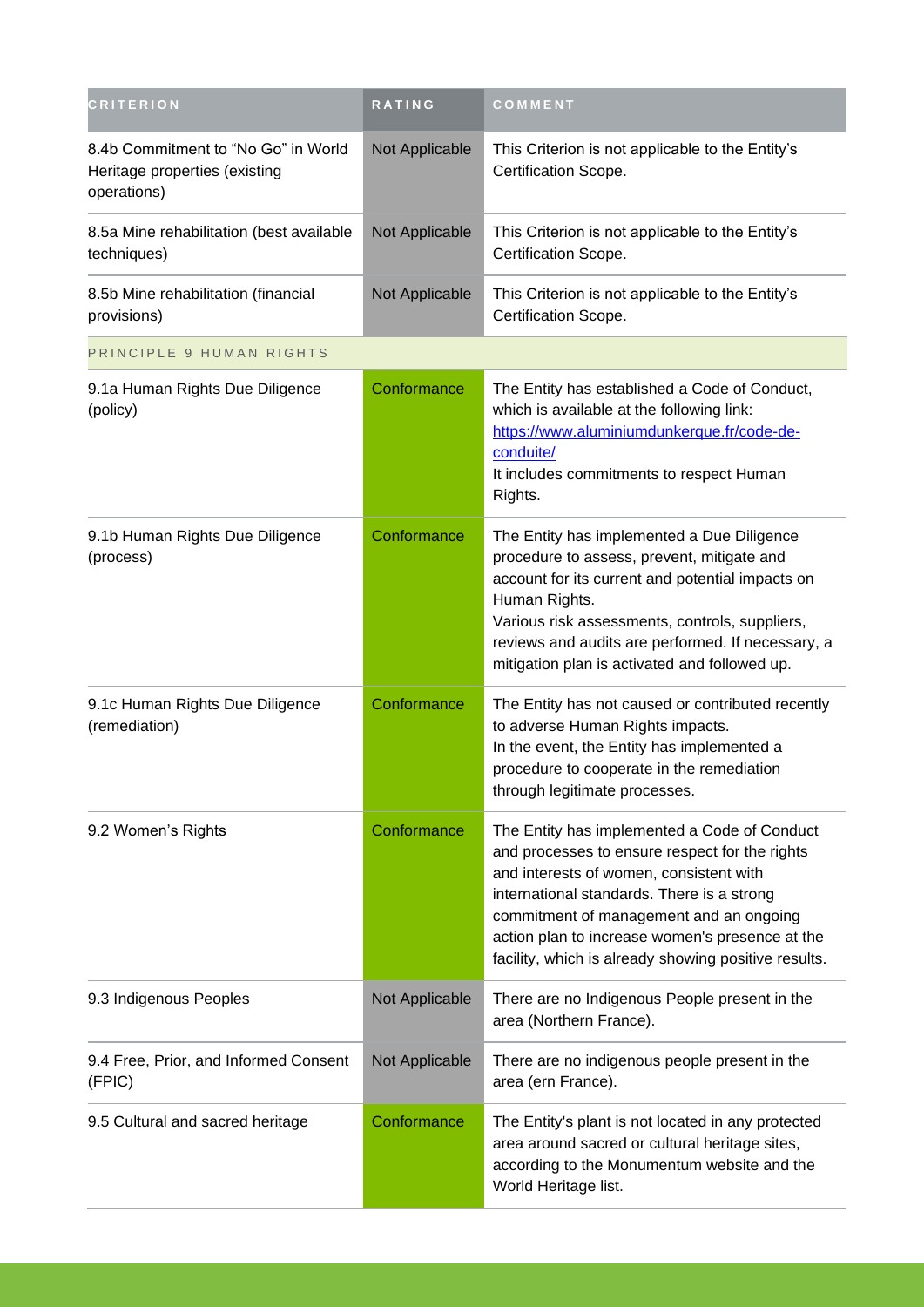| <b>CRITERION</b>                                 | <b>RATING</b>  | COMMENT                                                                                                                                                                                                                                                                                                                                                                                                                                                       |
|--------------------------------------------------|----------------|---------------------------------------------------------------------------------------------------------------------------------------------------------------------------------------------------------------------------------------------------------------------------------------------------------------------------------------------------------------------------------------------------------------------------------------------------------------|
| 9.6a Resettlements (avoid or<br>minimise)        | Not Applicable | There are no Resettlements being considered or<br>taking place during the period since joining ASI or<br>expected to occur during the Certification Period.                                                                                                                                                                                                                                                                                                   |
| 9.6b Resettlements (where<br>unavoidable)        | Not Applicable | No Resettlements are being considered or taking<br>place during the period since joining ASI or<br>expected to occur during the Certification Period.<br>There are also no Indigenous People in the area.                                                                                                                                                                                                                                                     |
| 9.7a Local Communities (rights and<br>interests) | Conformance    | The Entity is committed to respect the legal and<br>customary rights and interests of local<br>Communities. According to the Entity's risk<br>assessment, there is no rural/remote Community<br>dependent upon resources that may be affected<br>by the Entity's operations.<br>The Entity has a community engagement<br>approach. Several mechanisms exist to discuss<br>with local Communities and their representatives,<br>as concerns are raised.        |
| 9.7b Local Communities (impacts)                 | Conformance    | According to the Entity's risk assessment, there is<br>no rural/remote Community dependent upon<br>resources that may be affected by the Entity's<br>operations.<br>However, the Entity has implemented processes<br>to prevent and address any adverse impacts on<br>local Communities and especially dust emissions<br>and one noise issue. A global monitoring of the<br>complaints is performed by a third-party entity for<br>the whole industrial area. |
| 9.7c Local Communities (livelihoods)             | Conformance    | The Entity's risk assessment process has not<br>identified issues affecting local Communities.<br>However, it is important to note that the Entity<br>supports the local Communities through the<br>creation of direct/indirect jobs and various<br>partnerships.                                                                                                                                                                                             |
| 9.8 Conflict-Affected and High-Risk<br>Areas     | Conformance    | The Entity has implemented a Due Diligence<br>process to perform a regular assessment of<br>suppliers, primarily based on their country of<br>origin (using the Coface country risk assessment<br>tool). No country with armed conflicts nor high-risk<br>areas were found. The process integrates further<br>reviews should a supplier be marked as medium<br>risk and the assessment is reviewed annually.                                                  |
| 9.9 Security practice                            | Conformance    | The Entity has an internal security officer and<br>employs an external private security provider to<br>verify the entries to and exits off site. Regular<br>verifications that all security staff members hold                                                                                                                                                                                                                                                |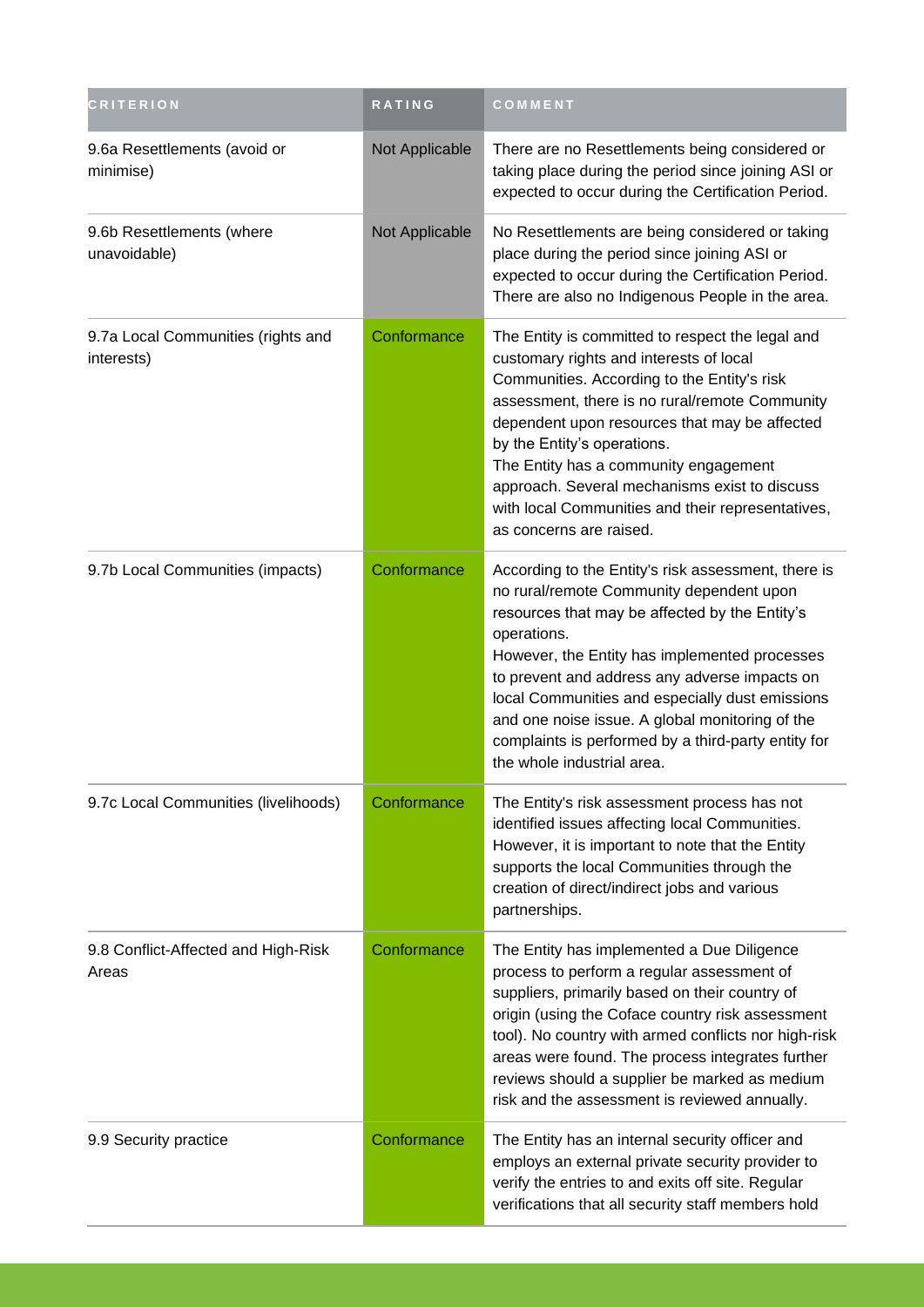| <b>CRITERION</b>                                                                                      | <b>RATING</b>  | COMMENT                                                                                                                                                                                                                                                                                        |
|-------------------------------------------------------------------------------------------------------|----------------|------------------------------------------------------------------------------------------------------------------------------------------------------------------------------------------------------------------------------------------------------------------------------------------------|
|                                                                                                       |                | their national authorisations are undertaken, and<br>which are up-to-date. The security provider is not<br>armed.                                                                                                                                                                              |
| PRINCIPLE 10 LABOUR RIGHTS                                                                            |                |                                                                                                                                                                                                                                                                                                |
| 10.1a Freedom of Association and<br><b>Right to Collective Bargaining</b><br>(freedom of association) | Conformance    | The Entity respects the rights of Workers to<br>associate freely in Labour Unions. A specific<br>company agreement exists on right of<br>association. The Worker council CSE (Conseil<br>social et économique) is freely elected.                                                              |
| 10.1b Freedom of Association and<br><b>Right to Collective Bargaining</b><br>(collective bargaining)  | Conformance    | The Entity respects the rights of Workers to<br>collective bargaining. A specific agreement with<br>Labour Unions exists at the plant. The Entity<br>participates in good faith to its implementation.                                                                                         |
| 10.1c Freedom of Association and<br><b>Right to Collective Bargaining</b><br>(alternative means)      | Not Applicable | This Criterion of the ASI Performance Standard is<br>not applicable to the Entity, as the right to<br>freedom of association and collective bargaining<br>is not restricted in France.                                                                                                         |
| 10.2a Child Labour (minimum age)                                                                      | Conformance    | The Entity strictly prohibits Child Labour that is<br>not in accordance with law and conventions of the<br>International Labour Organisation, as<br>documented in its Code of Conduct.<br>Minimum working age of 15 is globally required,<br>but at the Entity, the minimum working age is 18. |
| 10.2b Child Labour (hazardous)                                                                        | Conformance    | The Entity strictly prohibits Hazardous and Worst<br>Forms of Child Labour, as documented in its<br>Code of Conduct.<br>The Entity's minimum working age is 18.<br>Regarding suppliers, a due diligence process is<br>implemented.                                                             |
| 10.2c Child Labour (worst forms)                                                                      | Conformance    | The Entity strictly prohibits Hazardous and Worst<br>Forms of Child Labour, as documented in its<br>Code of Conduct.<br>The Entity's minimum working age is 18.<br>Regarding suppliers, a due diligence process is<br>implemented.                                                             |
| 10.3a Forced Labour (human<br>trafficking)                                                            | Conformance    | The Entity has a Code of Conduct that strictly<br>prohibits Forced Labour. Regarding suppliers, a<br>due diligence process regarding Forced Labour is<br>also implemented.                                                                                                                     |
| 10.3b Forced Labour (deposits, fees,<br>advances)                                                     | Conformance    | The Entity has a Code of Conduct that strictly<br>prohibits Forced Labour. Regarding suppliers, a<br>due diligence process about Forced Labour is<br>also implemented.                                                                                                                         |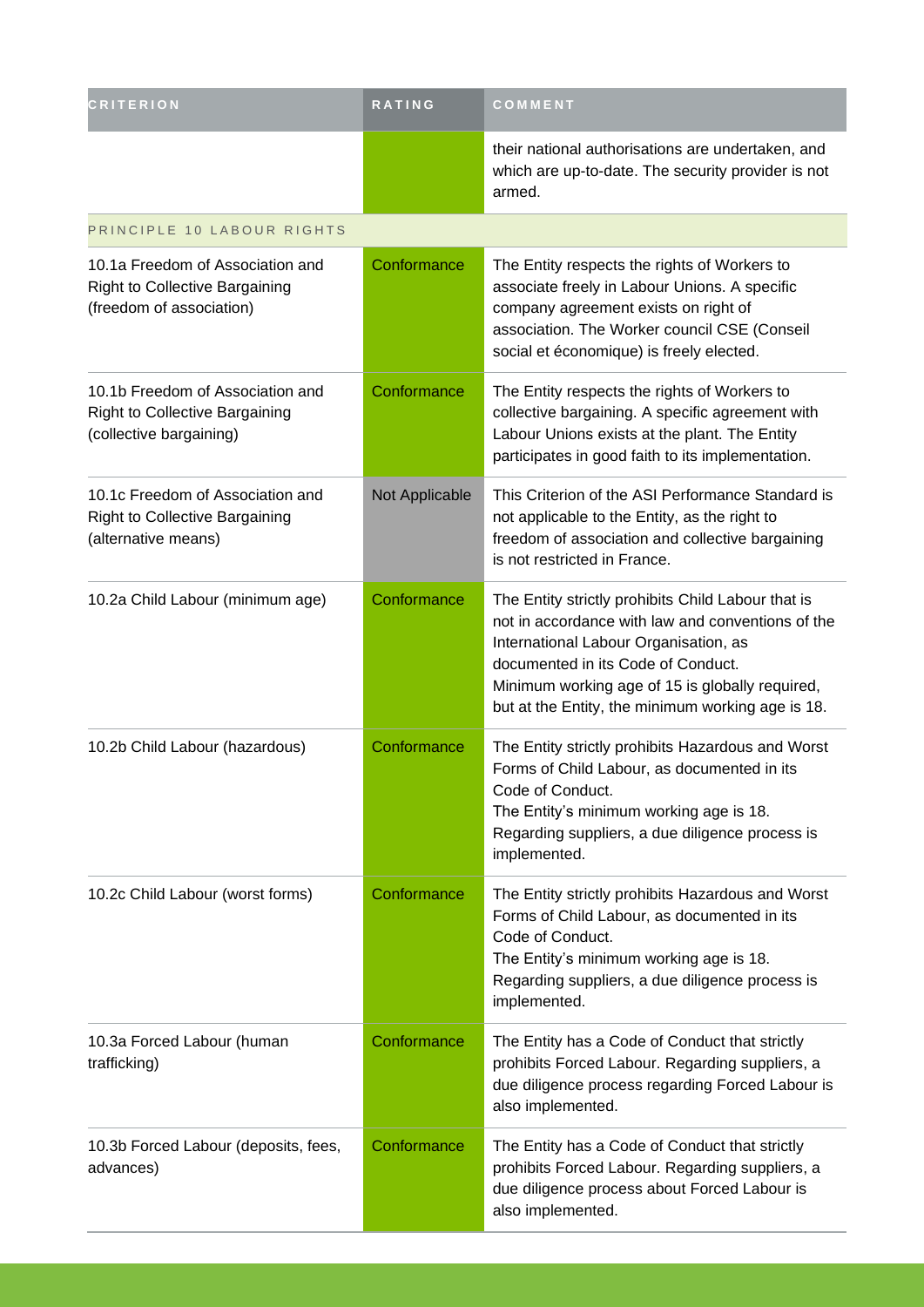| <b>CRITERION</b>                                                             | <b>RATING</b> | COMMENT                                                                                                                                                                                                                                                                                                                                                                                          |
|------------------------------------------------------------------------------|---------------|--------------------------------------------------------------------------------------------------------------------------------------------------------------------------------------------------------------------------------------------------------------------------------------------------------------------------------------------------------------------------------------------------|
|                                                                              |               | There is no requirement in any labour agreement,<br>employee handbook or agreement with a<br>recruiting firm that requires the employees to pay<br>any type of fee or advance.                                                                                                                                                                                                                   |
| 10.3c Forced Labour (migrant<br>workers)                                     | Conformance   | The Entity has a Code of Conduct that strictly<br>prohibits Forced Labour. Regarding suppliers, a<br>due diligence process about Forced Labour is<br>also implemented.<br>There is no requirement in any labour agreement,<br>employee handbook or agreement with a<br>recruiting firm that requires workers (either local<br>or migrant) to lodge deposits or security payments<br>at any time. |
| 10.3d Forced Labour (debt bondage)                                           | Conformance   | The Entity has a Code of Conduct that strictly<br>prohibits Forced Labour. Regarding suppliers, a<br>due diligence process about Forced Labour is<br>also implemented.<br>There is no practice of debt bondage.                                                                                                                                                                                  |
| 10.3e Forced Labour (freedom of<br>movement)                                 | Conformance   | The Entity has a Code of Conduct that strictly<br>prohibits Forced Labour. Regarding suppliers, a<br>due diligence process about Forced Labour is<br>also implemented.<br>At the plant, Workers are free to leave their<br>working places.                                                                                                                                                       |
| 10.3f Forced Labour (retention of<br>identity papers, permits, certificates) | Conformance   | The Entity has a Code of Conduct that strictly<br>prohibits Forced Labour. Regarding suppliers, a<br>due diligence process about Forced Labour is<br>also implemented.<br>At the plant, no original copies of Workers' identity<br>papers, work permits, travel documents or training<br>certificates are held.                                                                                  |
| 10.3g Forced Labour (freedom to<br>terminate employment)                     | Conformance   | The Entity has a Code of Conduct that strictly<br>prohibits Forced Labour. Regarding suppliers, a<br>due diligence process about Forced Labour is<br>also implemented.<br>At the plant, conditions of termination of working<br>contracts are defined by French law, collective<br>bargaining agreements and described in personal<br>worker contracts.                                          |
| 10.4 Non-Discrimination                                                      | Conformance   | The Entity has documented its commitment to<br>equal opportunities and zero tolerance to<br>Discrimination in its Code of Conduct, which can<br>be found at the following link:<br>https://www.aluminiumdunkerque.fr/code-de-<br>conduite                                                                                                                                                        |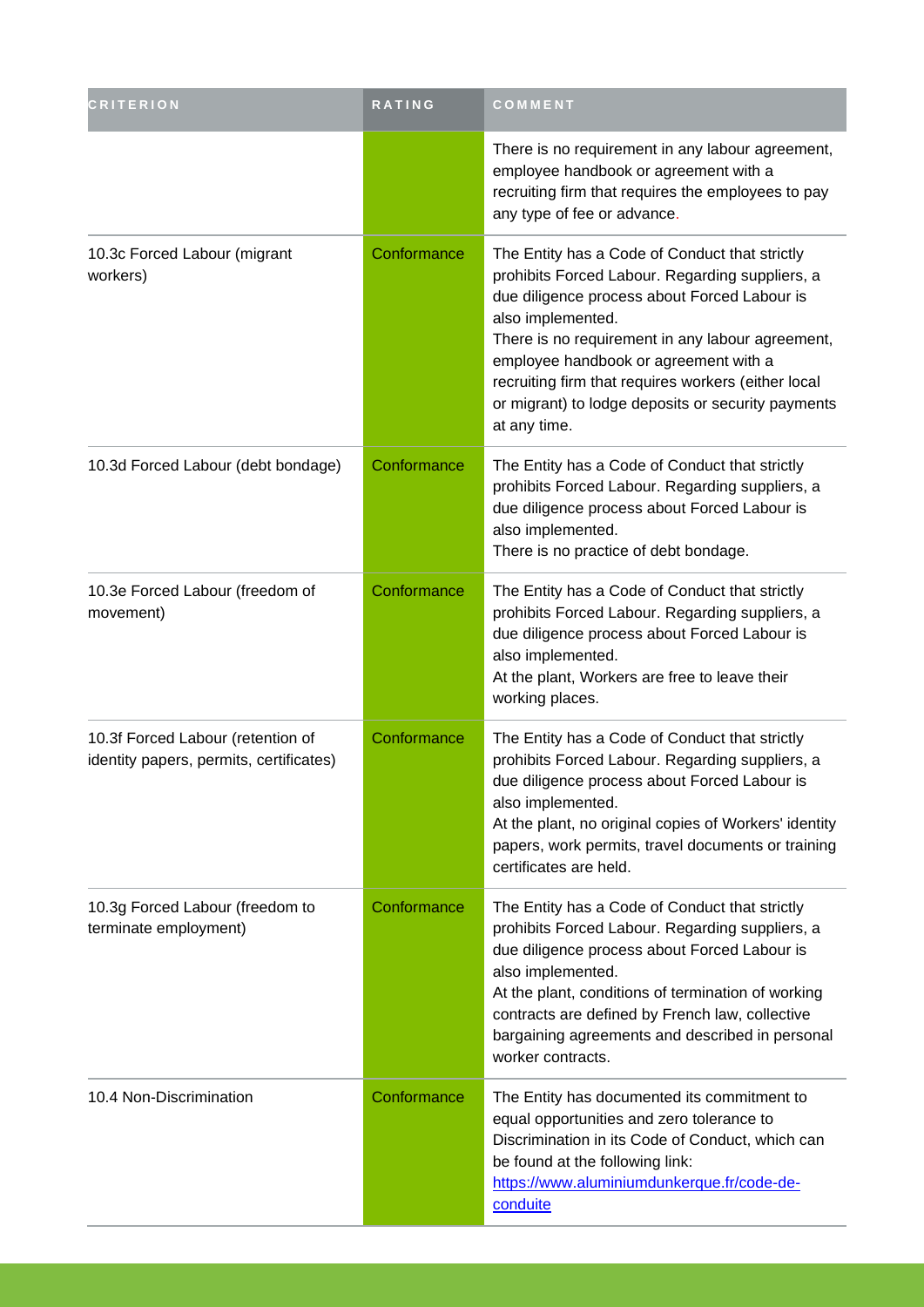| <b>CRITERION</b>                                                             | <b>RATING</b> | COMMENT                                                                                                                                                                                                                                                                                                                                                                               |
|------------------------------------------------------------------------------|---------------|---------------------------------------------------------------------------------------------------------------------------------------------------------------------------------------------------------------------------------------------------------------------------------------------------------------------------------------------------------------------------------------|
|                                                                              |               | At the plant, the commitment to equal opportunity<br>and non-discrimination is communicated.                                                                                                                                                                                                                                                                                          |
| 10.5 Communication and engagement                                            | Conformance   | The Entity has an open and inclusive<br>communication process between management,<br>Workers and Workers' representatives. It allows<br>to raise concerns, to report non-conformities and<br>to suggest improvements.                                                                                                                                                                 |
| 10.6 Disciplinary practices                                                  | Conformance   | The Entity prohibits the use of corporal<br>punishment, mental or physical coercion,<br>harassment, and gender-based violence including<br>sexual harassment, or verbal abuse of Workers. It<br>is documented in the Code of Conduct.<br>The rules for disciplinary practices are<br>communicated to Workers, in accordance with<br>French law.                                       |
| 10.7a Remuneration (living wage)                                             | Conformance   | Wages are defined by French regulations, the<br>chemical collective agreement and company<br>agreements.<br>Wages exceed the legal minimum standard and<br>respect the industry minimum standard.                                                                                                                                                                                     |
| 10.7b Remuneration (method of<br>payment)                                    | Conformance   | The Entity makes monthly wage payments<br>according to French regulations, in a punctual<br>manner. All workers receive payslips with<br>payment details.                                                                                                                                                                                                                             |
| 10.8 Working Time                                                            | Conformance   | The Entity complies with French Applicable Law<br>and the collective agreement of the chemical<br>industry on Working Time, Overtime working<br>hours, public holidays and paid annual leave.<br>Company agreements regarding Working Time<br>and shorter working hours also exist.<br>A time management system is implemented to<br>follow up overtime working hours and paid leave. |
| PRINCIPLE 11 OCCUPATIONAL HEALTH AND SAFETY                                  |               |                                                                                                                                                                                                                                                                                                                                                                                       |
| 11.1a Occupational Health and Safety<br>(OH&S) Policy (policy)               | Conformance   | The Entity implements, communicates and<br>periodically reviews its Occupational Health and<br>Safety Policy, with strong leadership of top<br>management. The Policy can be found at the<br>following link:<br>https://www.aluminiumdunkerque.fr/hseq-<br>aluminium-dunkerque                                                                                                        |
| 11.1b Occupational Health and Safety<br>(OH&S) Policy (workers and visitors) | Conformance   | The Entity applies its Occupational Health and<br>Safety Policy to all Workers and Visitors present<br>in any area or activity under its control. A safety<br>induction module is mandatory for all Contractors                                                                                                                                                                       |